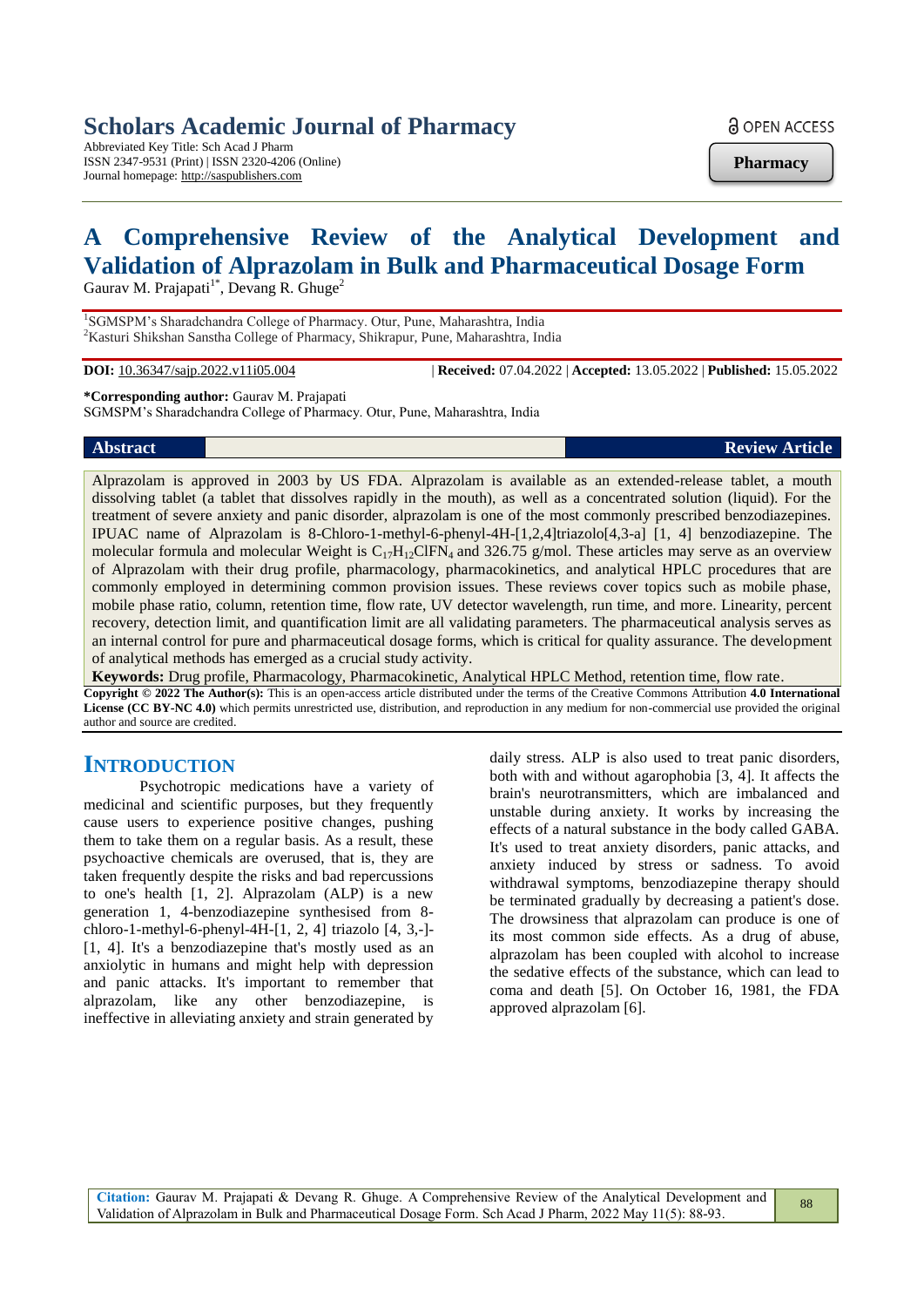| Table-1: Drug profile of Alprazolam |                      |                                                                               |                  |  |  |  |  |  |
|-------------------------------------|----------------------|-------------------------------------------------------------------------------|------------------|--|--|--|--|--|
| Sr.no                               | <b>Parameter</b>     | <b>Result</b>                                                                 | <b>Reference</b> |  |  |  |  |  |
| 1                                   | Alprazolam           |                                                                               |                  |  |  |  |  |  |
| 2                                   | Physical State       | White Crystalline Powder                                                      | $\blacksquare$   |  |  |  |  |  |
| 3                                   | <b>IUPAC</b>         | 8-Chloro-1-methyl-6-phenyl-4H-[1,2,4]triazolo[4,3-a] [1,4]benzodiazepine      | $[7]$            |  |  |  |  |  |
| 4                                   | Molecular            | $C_{17}H_{12}CIFN_4$                                                          | [8]              |  |  |  |  |  |
|                                     | formula              |                                                                               |                  |  |  |  |  |  |
| 5                                   | Molecular            | 326.75 g/mol                                                                  | $[9]$            |  |  |  |  |  |
|                                     | Weight               |                                                                               |                  |  |  |  |  |  |
| 6                                   | <b>Melting Point</b> | 228-228.50C                                                                   | $[10]$           |  |  |  |  |  |
| $\overline{7}$                      | <b>Trade Names</b>   | Xanax, Niravam, Xanax XR                                                      | $[11]$           |  |  |  |  |  |
| 8                                   | <b>BCS Class</b>     | Class II (High Permeability and Low Solubility)                               | $[12]$           |  |  |  |  |  |
| 9                                   | Onset of action      | $20 - 60$ minute                                                              | $[13]$           |  |  |  |  |  |
| 10                                  | Elimination half-    | Full release: $11 \sim 13$ hours                                              | $[14]$           |  |  |  |  |  |
|                                     | life                 | Extended release: $11~1$ ~ 16 hours                                           |                  |  |  |  |  |  |
| 11                                  | Solubility           | It is slightly soluble in chloroform, soluble in alcohol, slightly soluble in | $[15]$           |  |  |  |  |  |
|                                     |                      | acetone and insoluble in water                                                |                  |  |  |  |  |  |
| 12                                  | Uses                 | Treat anxiety disorders and panic disorder                                    | $[16]$           |  |  |  |  |  |

#### **Pharmacology**

The gamma-aminobutyric acid (GABA) type A receptor is a positive allosteric modulator of alprazolam. GABA's actions are amplified when it binds to the receptor, causing neurons in the brain to be inhibited. This has anticonvulsant, antidepressant, and muscle relaxant properties. The central nervous system action of alprazolam varies depending on the dosage [17].

#### **Mechanism of Action**



### **Fig-1: Mechanism of action**

Alprazolam is a benzodiazepine, a type of psychotropic medicine. The GABA-A receptor is occupied by benzodiazepines. This receptor has five subunits, such as alpha, beta, gamma, delta, epsilon, and rho. Two alpha-1 subunits, two beta-2 subunits, and one gamma-2 subunit make up a GABA-A receptor in the

CNS. Between the alpha-1 and gamma-2 subunits is where the benzodiazepine binding site is located. Studies in mice reveal that the alpha-1 subunit mediates benzodiazepine sedation, amnesia, and ataxia, whereas the alpha-2 and alpha-3 subunits mediate anxiolytic and muscle-relaxing actions. Additionally, evidence reveals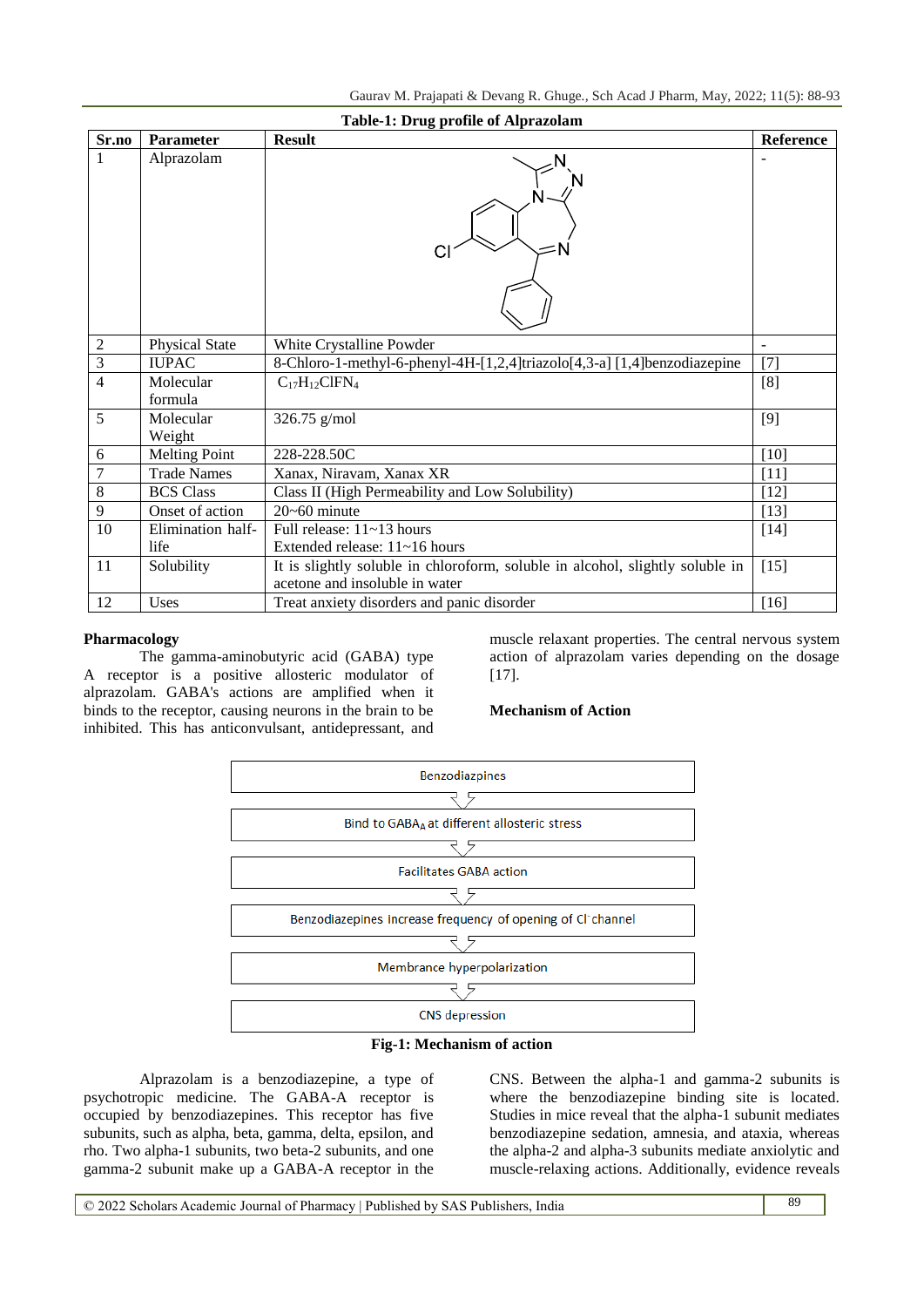that BNZ-1 receptors are involved in sedation and antianxiety, whereas BNZ-2 receptors are involved in muscle relaxation, anticonvulsant action, memory, and motor coordination. GABA-A receptors appear to be coupled to benzodiazepine binding sites, improving the effects of GABA by increasing GABA affinity at the GABA-A receptor. The calming or inhibitory effects of alprazolam on the human neurological system are mediated via the primary inhibitory neurotransmitter GABA when coupled to the GABA-A receptor [18, 19].

#### **Pharmacokinetics**

After oral treatment, alprazolam is rapidly absorbed, with a peak plasma concentration of 1 to 2 hours. Oral alprazolam has a bioavailability of 80 to 100 percent. Alprazolam binds to serum protein, primarily albumin, to the tune of 80%. Alprazolam is converted to 4-hydroxyalprazolam and alphahydroxyalprazolam metabolites in the liver by cytochrome P450 3A4 (CYP3A4). The kidneys filter alprazolam and its metabolites, which are then eliminated in the urine. In healthy people, alprazolam has a plasma half-life of roughly 11.2 hours [20].

#### **Side Effects**

Anterograde amnesia and concentration problems [21], Urinary retention (infrequent) [22], Skin rash, respiratory depression, constipation, drowsiness, dizziness, lightheadedness, fatigue, unsteadiness, and impaired coordination, vertigo [23], Jaundice (very rare) [24], Ataxia, slurred speech [25], Disinhibition [26]. Some other paradoxical reactions such as mania, agitation, hyperactivity, restlessness [27-29], aggression [30], Twitches, and tremor [31]. There are few food and interaction such as, when alprazolam is used with the herb kava, it might lead to a semi-comatose state [32]. Hypericum plants, on the other hand, can diminish alprazolam plasma levels and so reduce its therapeutic impact [33-35] ketoconazole, fluvoxamine, nefazodone, cimetidine, erythromycin, norfluoxetine, itraconazole, propoxyphene, and ritonavir are all CYP3A4 inhibitors that delay alprazolam's hepatic clearance, potentially resulting in its buildup [36]. Alprazolam usage during pregnancy has been linked to congenital defects [37]. Drug usage throughout the third trimester can lead to fetal drug dependency and symptoms of withdrawal in the postpartum period, as well as newborn flaccidity and respiratory issues. However, rapid stopping of benzodiazepines owing to teratogenesis concerns has a significant risk of triggering severe symptoms and a significant rebound impact of an underlying mental problem in long-term users. Abrupt cessation of psychiatric medicines, such as benzodiazepines, can potentially cause spontaneous miscarriages [38-40].

Analytical chemistry is a discipline of science that uses cutting-edge technology to determine the composition of substances using analytical techniques. Both qualitative and quantitative outcomes are possible. Analytical tools serve a critical role in obtaining highquality and consistent analytical data. As a result, everyone in the analytical laboratory must be concerned about equipment quality assurance. Spectral, chromatography, electrochemical, hyphenated, or other analytical procedures are used. The process of choosing an effective assay procedure to identify the components of a formulation is known as analytical method development [41-43].

The validation study's findings are detailed in the validation report. Its objective is to offer information about the features that were examined during the study, the findings that were achieved, and how those results were interpreted. A validation report typically contains the following information:

- 1. Validation protocol.
- 2. Analytical method
- 3. The validation parameters
- 4. The results
- 5. Interpretation of the results
- 6. Relevant validation information
- 7. Details of the reference materials
- 8. Details of batch number
- 9. Details of the equipment used for the study
- 10. References to the laboratory details

Typical validation parameters recommended by FDA, USP, and ICH is as follows:

- 1. Specificity
- 2. Linearity and Range
- 3. Precision
- (A) Method precision (Repeatability)
- (B) Intermediate precision (Ruggedness)
- 4. Accuracy
- 5. Solution stability
- 6. Limit of Detection (LOD)
- 7. Limit of Quantification (LOQ)
- 8. Robustness

Method validation is a broad topic that encompasses a variety of validation factors and procedures for various levels of criteria dependent on the analytical method's intended usage. During routine use, the validated method clarifies unexpected or unknown problems. The verified approach has a low confidence level. Following the construction of a technique, it must be verified to ensure that it meets the requirements for its intended usage.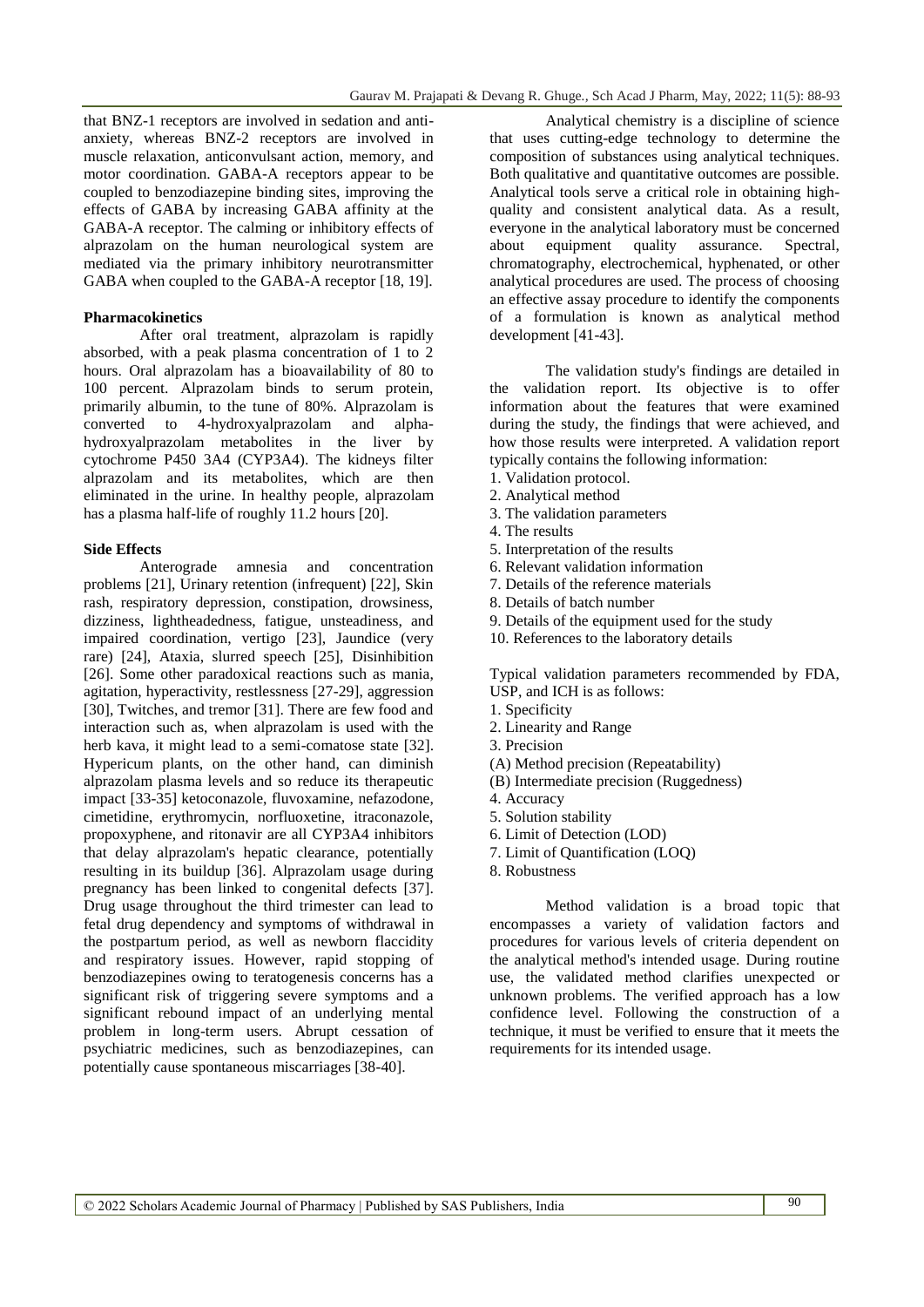| Table-2: Reported method development and validation |                                                                                                           |                  |                          |                  |                                                                                    |                            |                   |  |  |  |  |
|-----------------------------------------------------|-----------------------------------------------------------------------------------------------------------|------------------|--------------------------|------------------|------------------------------------------------------------------------------------|----------------------------|-------------------|--|--|--|--|
| Sr.No.                                              | <b>Mobile</b> phase                                                                                       | <b>Flow rate</b> | <b>Retention</b><br>time | <b>Detection</b> | Column                                                                             | <b>Linearity</b>           | <b>References</b> |  |  |  |  |
| 1.                                                  | phosphate buffer: acetonitrile<br>(40:60v/v)                                                              | 1ml/min          | 2.342 min                | 225 nm           | Symmetry C18<br>(4.6 x 250mm,<br>$5 \mu m$ )                                       | $5 - 25$<br>$\mu$ g/ml     | $[44]$            |  |  |  |  |
| 2.                                                  | ACN:0.05M Phosphate<br>Buffer (55:45) Ph 7.2 with<br><b>TEA</b><br>(Triethanolamine)                      | $1.5$ ml/min     | 3.7 min                  | 264 nm           | C <sub>18</sub> JNJ<br>Analytical<br>$(4.6 \times 25 \times 5 \mu)$                | $5 - 15$<br>$\mu$ g/ml     | $[45]$            |  |  |  |  |
| 3.                                                  | Acetonitrile and phosphate<br>buffer (50:50 v/v) pH 4.5                                                   | 1ml/min          | 5.178 min                | $225 \text{ nm}$ | $C18$ column $(4.6)$<br>$\times$ 250 mm, 5<br>$\mu$ m).                            | $0.5 - 1.50$<br>$\mu$ g/ml | $[46]$            |  |  |  |  |
| $\overline{4}$ .                                    | acetonitrile and potassium<br>phosphate buffer (pH6.0±0.1)<br>$(40:60 \text{ v/v})$                       | 1.5<br>ml/min    | 3.01 min                 | 254 nm           | Cosmosil C-8<br>column                                                             | 50-150<br>$\mu$ g/ ml      | $[47]$            |  |  |  |  |
| 5.                                                  | Water (ph 6):<br>Methanol:Triethylamine<br>(70:30:0.1 % v/v/v)                                            | $1m$ /min        | 3.181 min                | $216 \text{ nm}$ | <b>ODS-BP</b><br>Hyperchrome<br>C18column (250<br>mm, 4.6 mm, 5<br>$\mu$ m)        | $50 - 150$<br>$\mu$ g/ml   | $[48]$            |  |  |  |  |
| 6.                                                  | Acetonitrile and phosphate<br>buffer $(50:50 \text{ v/v})$                                                | $1m$ / $min$     | 1.89 min                 | 225 nm           | $C18$ column $(4.6)$<br>$\times$ 250 mm, 5<br>$\mu$ m).                            | $0.5 -$<br>$2.0 \mu g/ml$  | $\boxed{49}$      |  |  |  |  |
| $\overline{7}$ .                                    | Acetonitrile: Water 75:25<br>(pH adjusted to 2.75 with<br>0.1% orthophosphoric acid)                      | 1.1<br>ml/min    | 3.14 min                 | $224 \text{ nm}$ | C18 column,<br>Phenomenex<br>$(250$ mm x<br>$4.60$ mm x 5 µm)                      | $120 -$<br>$600 \mu g/ml$  | $\overline{[50]}$ |  |  |  |  |
| 8.                                                  | Acetonitrile : phosphate<br>buffer pH 5.5 (45: 55 $v/v$ )                                                 | 1ml/min          | $4.51 \text{ min}$       | $230$ nm         | Nucleosil C8<br>column (150 mm<br>$x$ 4.6 mm $x$ 5 $\mu$ m)                        | $4 - 14$<br>mg/mL          | $\overline{[51]}$ |  |  |  |  |
| 9.                                                  | acetonitrile and 0.02M<br>KH2PO4 buffer $(65:35 \text{ v/v})$<br>and 0.1% Tri Fluoro Acetic<br>acid (TFA) | 1ml/min          | 5.182 min                | 230 nm           | <b>Hypersil BDS</b><br>C18 (250<br>$mm\times4.6$ mm, 5<br>$\mu$ m)                 | $5.0 - 75.0$<br>mg/mL      | $[52]$            |  |  |  |  |
| 10.                                                 | acetonitrile<br>and water $(80:20 % v/v)$                                                                 | 1ml/min          | $6.2 \text{ min}$        | 236 nm           | <b>RP Cell Pack</b><br>$C18$ column $(250)$<br>$mm \times 4.6 mm x$<br>$5 \mu m$ ) | $0.25 - 1.5$<br>$\mu$ g/mL | $[53]$            |  |  |  |  |
| 11.                                                 | acetonitrile/water 40:60 v/v                                                                              | $1m$ / $min$     | 3.34 min                 | 230nm            | Lichrospher RP-<br>18 column (25cm<br>$x 5 \mu m$                                  | $2.5$ to 40<br>$\mu$ g/mL  | $[54]$            |  |  |  |  |
| 12.                                                 | methanol: phosphate buffer<br>pH 7 (70:30)                                                                | 1ml/min          | $3.8 \text{ min}$        | 221nm            | Phenomenex C18<br>$(150$ mm x<br>$4.6$ mm x $5 \mu$ m)                             | $0.8 - 1.2$<br>$\mu$ g/ml  | $\overline{[55]}$ |  |  |  |  |
| 13.                                                 | Phosphate buffer:<br>Acetonitrile (30:70 v/v<br>pH:4.0                                                    | $1m$ / $min$     | $2.15$ min               | 229nm            | <b>ZORBAX C8</b><br>$(150 \text{mm} \text{ x})$<br>$4.6$ mm x $5 \mu m$ )          | $0.6 -$<br>$1.4\mu g/ml$   | $\overline{[56]}$ |  |  |  |  |

# **CONCLUSION**

Antidepressant medication alprazolam is used to treat anxiety and panic attacks. The methodologies for studying and analysing Alprazolam in pure form and pharmaceutical dosage form are described in the previous work. According to a review of the literature, many approaches for developing and validating procedures for diverse medications have been documented. The current study shows how HPLC in pure form and pharmaceutical dosage form was used to evaluate Alprazolam. These approaches are described for the creation of Alprazolam drug methods and their validation parameters. Following formulation, drug analysis is critical for determining the drug's identity and metabolites.

# **ACKNOWLEDGMENT**

Author is thankful to Management, Principal, and Professor of SGMSPM's Sharadchandra Pawar College of Pharamacy, Otur, Pune, for their kind help and suggestion Author are also thankful for sharing valuable information and for the co-operation with unconditional support.

#### **REFERENCES**

- 1. Griffin, C. E., Kaye, A. M., Bueno, F. R., & Kaye, A. D. (2013). Benzodiazepine pharmacology and central nervous system–mediated effects. *Ochsner Journal*, *13*(2), 214-223.
- 2. Ait-Daoud, N., Hamby, A. S., Sharma, S., & Blevins, D. (2018). A review of alprazolam use,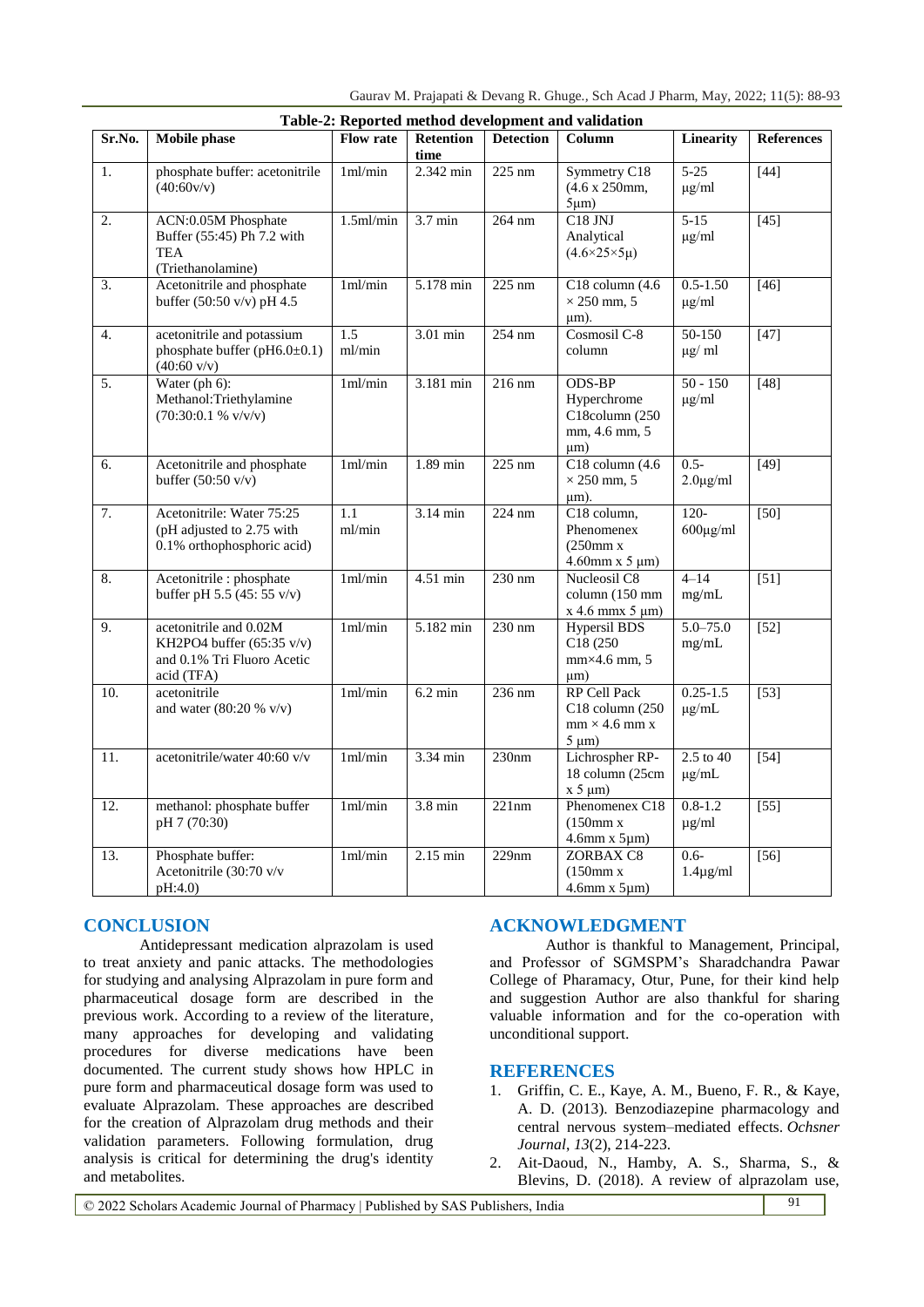misuse, and withdrawal. *Journal of addiction medicine*, *12*(1), 4.

- 3. Dawson, G. W., Jue, S. G., & Brogden R. N. (1984). Alprazolam. *Drugs*, 27(2), 132-147.
- 4. Fawcett, J. A., & Kravitz, H. M. (1982). Alprazolam: pharmacokinetics, clinical efficacy, and mechanism of action. *Pharmacotherapy: The Journal of Human Pharmacology and Drug Therapy*, *2*(5), 243-253.
- 5. Verster, J. C., & Volkerts, E. R. (2004). Clinical pharmacology, clinical efficacy, and behavioral toxicity of alprazolam: a review of the literature. *CNS drug reviews*, *10*(1), 45-76.
- 6. [https://www.accessdata.fda.gov/scripts/cder/daf/ind](https://www.accessdata.fda.gov/scripts/cder/daf/index.cfm?event=overview.process&ApplNo=018276) [ex.cfm?event=overview.process&ApplNo=018276](https://www.accessdata.fda.gov/scripts/cder/daf/index.cfm?event=overview.process&ApplNo=018276)
- 7. https://en.wikipedia.org/wiki/Alprazolam
- 8. [https://pubchem.ncbi.nlm.nih.gov/compound/Alpra](https://pubchem.ncbi.nlm.nih.gov/compound/Alprazolam#section=InChI-Key) [zolam#section=InChI-Key](https://pubchem.ncbi.nlm.nih.gov/compound/Alprazolam#section=InChI-Key)
- 9. Ntoupa, P. S. A., Papoutsis, I. I., Dona, A. A., Spiliopoulou, C. A., & Athanaselis, S. A. (2021). A fluorine turns a medicinal benzodiazepine into NPS: the case of flualprazolam. *Forensic Toxicology*, *39*(2), 368-376.
- 10. [https://www.chemsrc.com/en/cas/28981-97-](https://www.chemsrc.com/en/cas/28981-97-7_946819.html) [7\\_946819.html](https://www.chemsrc.com/en/cas/28981-97-7_946819.html)
- 11. [https://www.rxlist.com/consumer\\_alprazolam\\_xana](https://www.rxlist.com/consumer_alprazolam_xanax/drugs-condition.htm) [x/drugs-condition.htm](https://www.rxlist.com/consumer_alprazolam_xanax/drugs-condition.htm)
- 12. Roul, L. K., Manna, N. K., Parhi, R. N., Sahoo, S., & Suresh, P. (2012). Dissolution rate enhancement of alprazolam by solid dispersion. *Indian J Pharm Educ Res*, *46*(1), 38-44.
- 13. Sealock, K., Lilley, L. L., Collins, S. R., & Snyder, J. S. (2016). *Pharmacology for Canadian health care practice*. Elsevier Health Sciences.
- 14. American Society of Health-System Pharmacists (13 November 2017). "Alprazolam Monograph for Professionals". Drugs.com. Retrieved 25 October 2018.
- 15. Index, M. (1989). An encyclopedia of chemicals, drugs, and biologicals. Merck & Co. Inc., Whitehouse Station, NJ, USA. 1130.
- 16. Ait-Daoud, N., Hamby, A. S., Sharma, S., & Blevins, D. (2018). A review of alprazolam use, misuse, and withdrawal. *Journal of addiction medicine*, *12*(1), 4.
- 17. Huybrechts, I. (1991). The pharmacology of alprazolam: a review. *Clinical therapeutics*, *13*(1), 100-117.
- 18. Masiulis, S., Desai, R., Uchański, T., Serna Martin, I., Laverty, D., Karia, D., ... & Aricescu, A. R. (2019). GABAA receptor signalling mechanisms revealed by structural pharmacology. *Nature*, *565*(7740), 454-459.
- 19. Ibáñez, J., González de la Aleja, J., Gallego, J. A., Romero, J. P., Saíz-Díaz, R. A., Benito-León, J., & Rocon, E. (2014). Effects of alprazolam on cortical activity and tremors in patients with essential tremor. *PLoS One*, *9*(3), e93159.
- 20. Greenblatt, D. J., & Wright, C. E. (1993). Clinical pharmacokinetics of alprazolam. *Clinical pharmacokinetics*, *24*(6), 453-471.
- 21. Barbee, J. G. (1993). Memory, benzodiazepines, and anxiety: integration of theoretical and clinical perspectives. *The Journal of clinical psychiatry*.
- 22. Dodds, T. J. (2017). Prescribed benzodiazepines and suicide risk: a review of the literature. *The primary care companion for CNS disorders*, *19*(2), 22746.
- 23. Rawson, N. S., & Rawson, M. J. (1999). Acute adverse event signalling scheme using the Saskatchewan Administrative health care utilization datafiles: results for two benzodiazepines. *The Canadian Journal of Clinical Pharmacology= Journal Canadien de Pharmacologie Clinique*, *6*(3), 159-166.
- 24. Noyes, R., DuPont, R. L., Pecknold, J. C., Rifkin, A., Rubin, R. T., Swinson, R. P., ... & Burrows, G. D. (1988). Alprazolam in panic disorder and agoraphobia: Results from a multicenter trial: II. Patient acceptance, side effects, and safety. *Archives of general psychiatry*, *45*(5), 423- 428.
- 25. Cassano, G. B., Toni, C., Petracca, A., Deltito, J., Benkert, O., Curtis, G., ... & Klerman, G. (1994). Adverse effects associated with the short-term treatment of panic disorder with imipramine, alprazolam or placebo. *European Neuropsychopharmacology*, *4*(1), 47-53.
- 26. Michel, L., & Lang, J. P. (2003). Benzodiazepines and forensic aspects. *L'encephale*, *29*(6), 479-485.
- 27. Arana, G. W., Pearlman, C., & Shader, R. I. (1985). Alprazolam-induced mania: two clinical cases. *The American journal of psychiatry*.
- 28. Winston, A. (1985). Three case reports of acute paroxysmal excitement associated with alprazolam treatment. *Am J Psychiatry*, *142*, 859-861.
- 29. Khanna, S., Anand, U., & Banerjee, A. (1996). Alprazolam-induced hypomania. *Australian and New Zealand journal of psychiatry*, *30*(4), 550-552.
- 30. Rapaport, M., & Braff, D. L. (1985). Alprazolam and hostility. *The American Journal of Psychiatry*, *142*(1), 146-146.
- 31. Béchir, M., Schwegler, K., Chenevard, R., Binggeli, C., Caduff, C., Büchi, S., ... & Noll, G. (2007). Anxiolytic therapy with alprazolam increases muscle sympathetic activity in patients with panic disorders. *Autonomic Neuroscience*, *134*(1-2), 69-73.
- 32. Izzo, A. A., & Ernst, E. (2009). Interactions between herbal medicines and prescribed drugs. *Drugs*, *69*(13), 1777-1798.
- 33. Izzo, A. A. (2004). Drug interactions with St. John's Wort (Hypericum perforatum): a review of the clinical evidence. *International journal of clinical pharmacology and therapeutics*, *42*(3), 139-148.
- 34. Madabushi, R., Frank, B., Drewelow, B., Derendorf, H., & Butterweck, V. (2006).